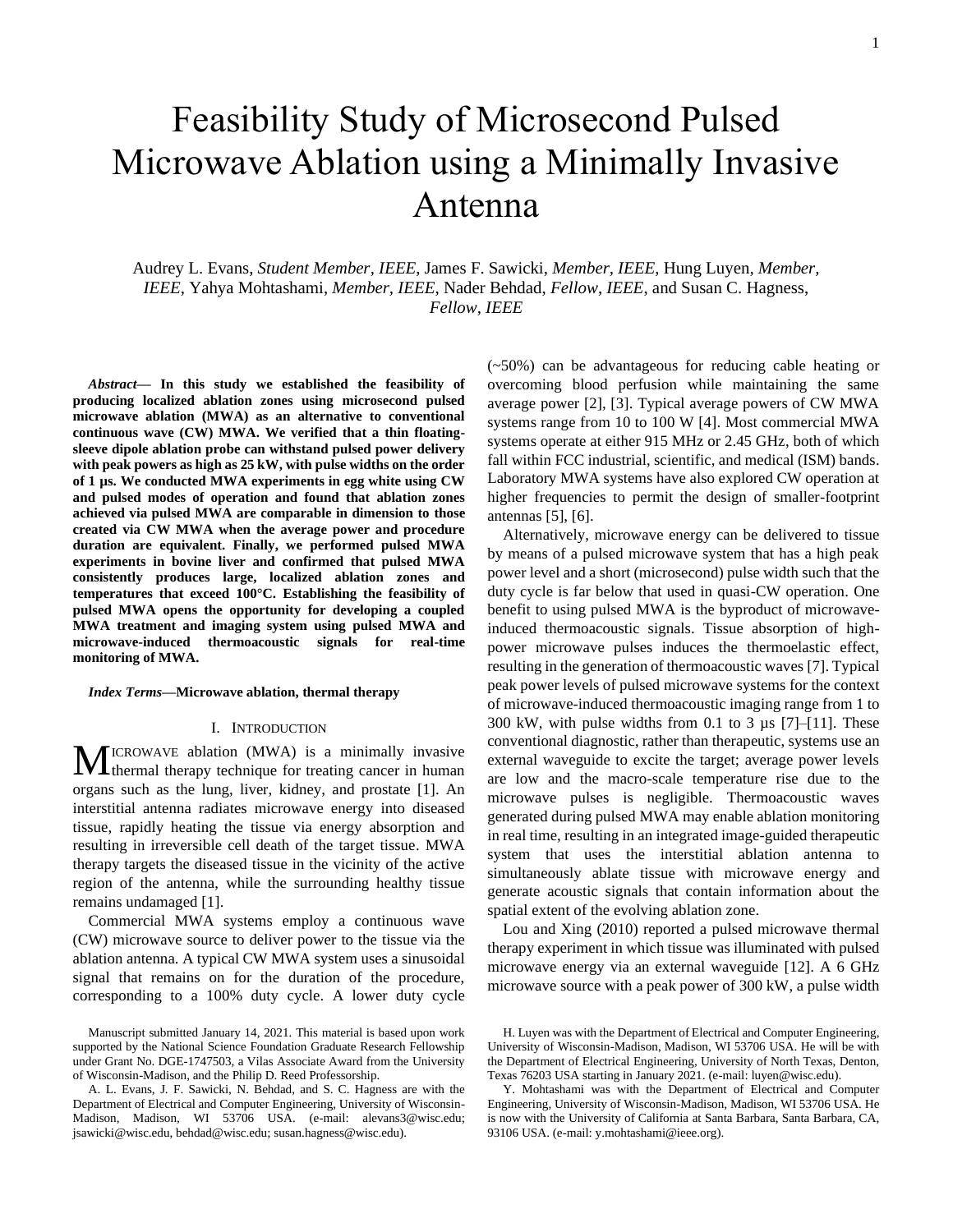

Fig. 1. The test setup used to perform pulsed MWA experiments.

of approximately 1 µs and a pulse repetition factor (PRF) of 15 Hz, 25 Hz, and 35 Hz delivered power to pork liver, with the corresponding average powers being 2.7 W, 4.5 W, and 6.3 W. The study reported that the tissue reached temperatures of up to 45°C. These reported temperatures are just below the threshold of cell necrosis at roughly 50°C [13].

In this paper we present a study on the feasibility of pulsed MWA using an interstitial antenna. There are two key feasibility considerations: the power handling capability of coaxial antennas when subjected to high power pulsed microwaves and the ability to achieve elevated temperatures necessary for generating ablation zones with clinically relevant dimensions. The power handling capability of the coaxial cable is limited by its dielectric strength. High-power pulses increase the dielectric breakdown risk of narrow-diameter coaxial antennas. Breakdown damages the dielectric material in an antenna, destroying the impedance match and creating a sudden increase in the reflected power.

We first demonstrated experimentally that a coaxial antenna designed for minimally invasive CW MWA can in fact withstand high peak powers during pulsed operation without breakdown. Then, we compared microsecond pulsed MWA to a conventional CW MWA setup and verified that pulsed MWA produces similarly sized ablation zone dimensions to CW MWA in egg white. We performed supplementary pulsed MWA experiments in bovine liver to further confirm that pulsed MWA can produce large ablation zone dimensions. Finally, we demonstrated the internal tissue temperatures during pulsed MWA reach temperatures that exceed 100°C within 60s, thereby inducing immediate cell necrosis.

#### II. METHODS

The experimental setup for our pulsed MWA experiments is shown in Fig. 1. Pulsed MWA experiments were conducted using an X-band pulsed magnetron with an operating frequency of 9.382 GHz, and a maximum pulse repetition rate of 909 Hz as the microwave source. The system was set up to operate with a peak power of 25 kW. At this peak power setting, the average output power for a pulse width of 1 µs and a duty cycle of 0.09% is 22.7 W. The peak power and pulse duration of this experimental system match typical parameters of existing microwave-induced thermoacoustic imaging systems [7]–[11] and the pulse repetition frequency was selected to achieve an average power level similar to typical CW MWA systems. The configuration included a directional coupler connected to a crystal detector for monitoring the incident pulse power, and a

An X-band coaxial floating-sleeve dipole antenna was used as the MWA antenna. The dimensions and specifications of the antenna are reported in [6]. This antenna was selected for its robust CW MWA performance demonstrated previously in [6], [14]. It is one of many narrow-diameter minimally invasive designs that offers ease of fabrication. The maximum power handling capability of this antenna is calculated to be 78 kW based on the dielectric strength of the cable insulation material (PTFE), which is estimated to be 10 MVm-1 . Full-wave electromagnetic simulations of the antenna confirmed that the maximum electric field intensity throughout the entire antenna structure occurs along the inner conductor. The maximum operating temperature of the coaxial cable that the antenna is constructed from is 250°C [15]. We relied on calculations and simulation as a guide to predict the maximum power handling capability in lieu of stress testing the antenna at higher peak powers than what our available pulsed magnetron was capable of.

We conducted two sets of MWA experiments, first using egg white and subsequently using *ex vivo* bovine liver. Egg white was chosen for the first set of experiments because its translucency allows for real-time observation of the spatiotemporal evolution of the ablation zone for the duration of the experiment. The antenna reported in [6] is well matched in egg white and bovine liver at the operating frequency of 9.382 GHz.

## *A. Experimental setup for pulsed and CW MWA in egg white*

We designed the CW and pulsed MWA experiments in egg white such that the average power and duration was the same to permit a fair comparison of ablation zone dimensions. The power handling capability of the ablation antenna was also evaluated during the pulsed MWA experiment. The pulsed ablation experiment was conducted for a duration of 10 minutes using a peak power of 25 kW, pulse duration of 0.9 µs, pulse repetition rate of 900 Hz, and average power of 20 W. Photographs of the ablation zone in the translucent egg white were taken at 0, 5, and 10 minutes. The CW ablation experiment was conducted using a CW microwave generator at 9.382 GHz and power of 20 W for a duration of 10 minutes. The incident and reflected power from the antenna, measured at crystal detector 1 and crystal detector 2 respectively, as shown in Fig. 1, were recorded. The  $|S_{11}|$  of the antenna was measured before and after the pulsed MWA experiment.

#### *B. Experimental setup for pulsed MWA in bovine liver*

A series of pulsed MWA experiments were conducted in *ex vivo* bovine liver with a peak power of 25kW and pulse duration of 1 µs. Three different average powers of 22.7 W, 17.0 W, and

| TABLE <sub>1</sub>                                            |                     |               |                  |                 |                          |  |  |  |  |  |  |
|---------------------------------------------------------------|---------------------|---------------|------------------|-----------------|--------------------------|--|--|--|--|--|--|
| SUMMARY OF EXPERIMENTAL TRIALS FOR PULSED MWA OF BOVINE LIVER |                     |               |                  |                 |                          |  |  |  |  |  |  |
|                                                               | Pulse<br>repetition | Peak<br>pulse | Average<br>power | Duration        | Number of<br>experiments |  |  |  |  |  |  |
|                                                               | rate                | power         |                  |                 |                          |  |  |  |  |  |  |
|                                                               | 909 Hz              | $25$ kW       | 22.7 W           | $2 \text{ min}$ | 6                        |  |  |  |  |  |  |
|                                                               | 909 Hz              | $25$ kW       | 22.7 W           | 6 min           | 14                       |  |  |  |  |  |  |
|                                                               | 682 Hz              | $25$ kW       | 17.0 W           | 8 min           | 6                        |  |  |  |  |  |  |
|                                                               | 454 Hz              | $25$ kW       | 11.4 W           | 12 min          |                          |  |  |  |  |  |  |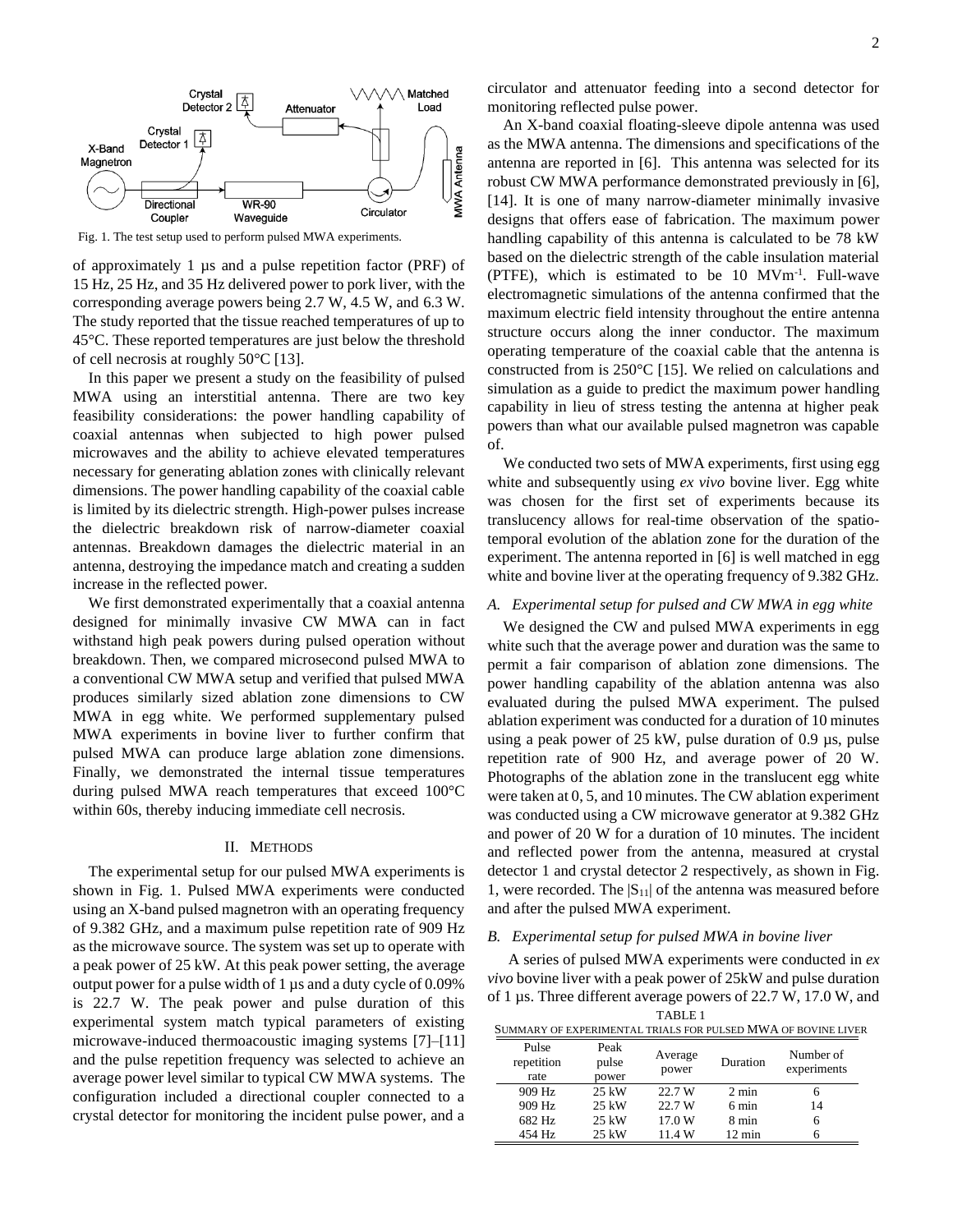

Fig. 2. The incident and reflected pulse power of the ablation antenna during a typical 1 µs pulse used in pulsed MWA experiments.



Fig. 3. The measured wideband  $|S_{11}|$  before and after a 10-minute pulsed MWA procedure with peak power of 25 kW, pulse duration of 1 µs, and a duty cycle of 0.09%.

11.4 W were achieved by altering the pulse repetition rate. A Neoptix fiber-optic temperature sensor was positioned with tape to the outer surface of the active region of the antenna (longitudinally 6 mm from the tip of the antenna) to monitor temperature during each experiment as a function of time. After each ablation experiment in bovine liver, we dissected the tissue sample along the plane of the insertion path of the antenna to record ablation zone dimensions. The length of the ablation zone is the dimension along the insertion path of the antenna and the width was recorded as the widest part of the ablation zone perpendicular to the antenna insertion. The dimensions of each ablation zone were recorded and photographed. A summary of the experimental trials for bovine liver is presented in Table 1. The experimental trials were designed to cover both fixed power levels with varying durations as well as varying power levels to permit a variety of comparisons. The ablation zone dimensions and internal temperature were recorded for each experimental trial.

# III. RESULTS

## *A. Power handling capability of coaxial ablation antenna*

Our first step in verifying experimentally that the coaxial ablation antenna does not breakdown during high-peak power pulses was to confirm that the reflected power from the antenna remained constant for the duration of the 1 µs pulse [16]. Fig. 2. shows a typical incident and reflected pulse measured during a pulsed MWA experiment. The magnitudes of the pulses are normalized to the peak power level of 25 kW. The magnitude of the reflected pulse is approximately 12 dB below the incident



Fig. 4. Ablation zones creating in egg white using pulsed MWA for a duration of (a) 0 minutes, (b) 5 minutes, and (c) 10 minutes compared (d) to a 10-minute CW MWA experiment. The average power in both the pulsed and CW experiments was fixed at 20 W.

pulse, indicating a good impedance match. The reflected power was stable throughout the 1 µs pulse, confirming that the antenna withstood pulses with peak power levels of 25 kW without breakdown. Fig. 3 shows the measured  $|S_{11}|$  of the ablation antenna before and after a 10-minute pulsed MWA experiment using 25 kW peak power and a pulse repetition rate of 909 Hz. Despite the change in tissue dielectric properties before and after ablation, the reflection coefficient of the antenna demonstrates only a small variation of the antenna impedance before versus after ablation. The primary reason for this small change is that the antenna's response is dominated by the materials closest to the metal, which is the Teflon insulation, rather than the tissue [17]. At the operating frequency, the antenna is well matched at -11 dB before and after ablation, indicating that the antenna did not undergo degradation or

TABLE 2 DIMENSIONS OF PULSED ABLATION ZONES IN BOVINE LIVER

| Average      | Time  | Length $[mm]$ |              |              | Width [mm] |              |              |
|--------------|-------|---------------|--------------|--------------|------------|--------------|--------------|
| power<br>[W] | [min] | Mean          | Max<br>value | Min<br>value | Mean       | Max<br>value | Min<br>value |
| 22.7         | 2     | 15.7          | 19           | 12           | 12.7       | 14           | 11           |
| 22.7         | 6     | 26.7          | 31           | 25           | 19.3       | 23           | 17           |
| 17.0         | 8     | 21.5          | 23           | 20           | 18.7       | 20           | 13           |
| 11.4         | 12    | 19            | 22           | 18           | 16         | 19           | 14           |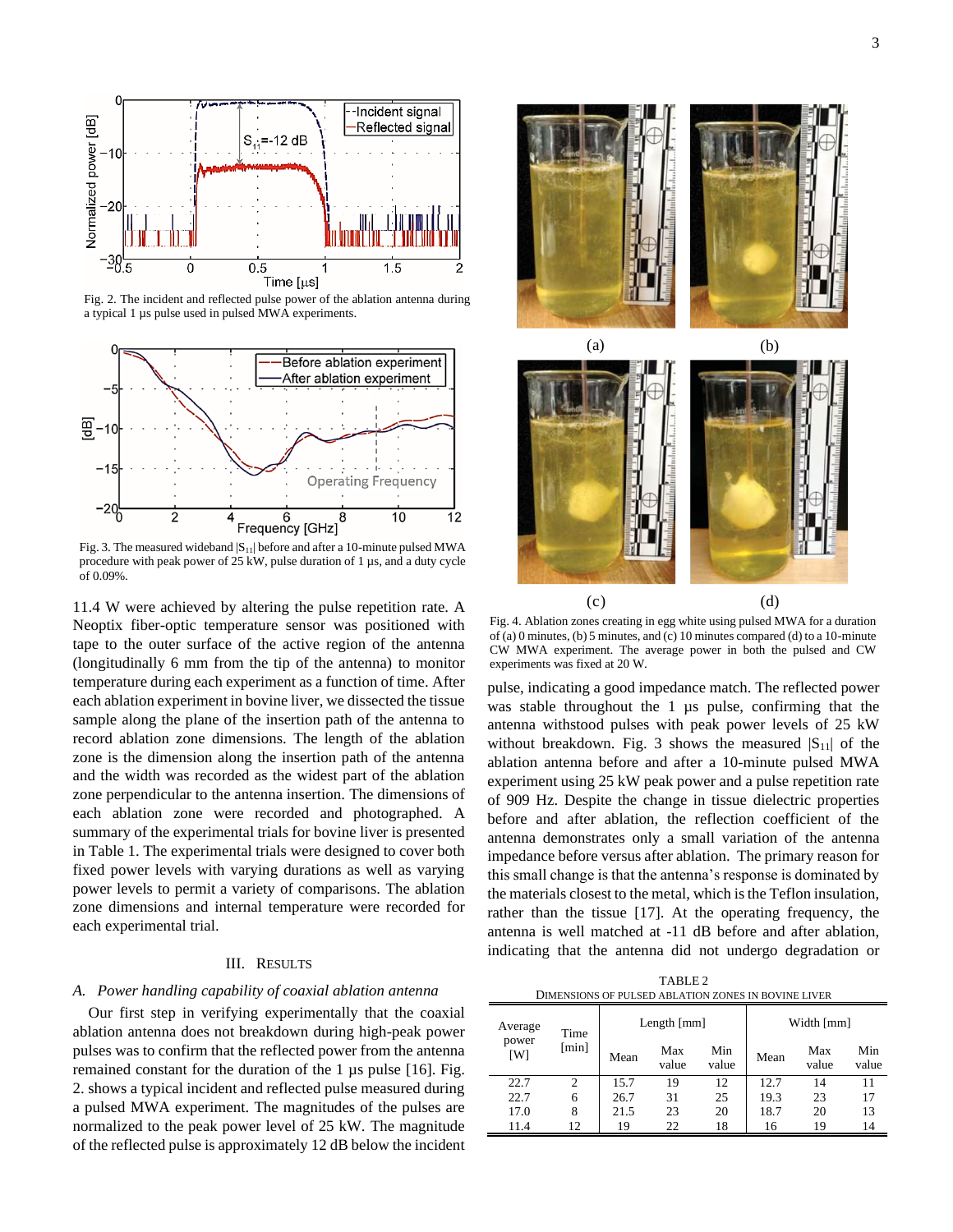

Fig. 5. Representative pulsed MWA zones in bovine liver using an average power and duration of (a) 22.7 W, 2 min, (b) 22.7 W, 6 min, (c) 17.0 W, 8 min, and (d) 11.4 W, 12 min.

breakdown during the pulsed MWA experiment. Furthermore, antennas used repeatedly (20+) for pulsed MWA experiments maintain an acceptable  $|S_{11}|$ , indicating that they have not undergone breakdown. This demonstration establishes the suitability of this MWA antenna system for high-peak-power applications.

# *B. Feasibility of pulsed MWA in egg white*

Photographs of pulsed MWA experiments in egg white at 0, 5, and 10 minutes are shown in Fig. 4 (a-c). Fig. 4 (d) shows the result of a CW MWA experiment at the same average power after 10 minutes. The roughly spherical ablation zones were observed to be comparable in size at the same time point for both pulsed MWA and CW MWA. We estimated that the diameters of the ablated egg white for the pulsed and CW cases to be 2.7 cm and 3.0 cm, respectively. A 10% ablation diameter variation is common between CW MWA experiments due to subtle variations between tissues under test and is not considered to be significant [4]. These experiments demonstrate that at an average power of 20 W, pulsed MWA can produce similar sized ablation zones using a peak power of 25 kW, a pulse repetition frequency of 909 Hz, and a duty cycle of 0.09% compared to a CW experiment using a duty cycle of 100%.

## *C. Feasibility of pulsed MWA in bovine liver*

Representative photographs of pulsed MWA experiments in bovine liver are presented in Fig. 5. Table 2 summarizes the average, maximum, and minimum ablation zone dimensions (length and width of the bisection plane) for all experiment groups. The experiments conducted operated at 22.7 W for



Fig. 6. Temperature at the center of the active region of the antenna during pulsed MWA experiment trials in bovine liver for three different average powers.

durations of 2 minutes and 6 minutes illustrate that ablation zone increases in size over time, as shown in Figs. 5(a) and 5(b). Fig. 6 compares the internal ablation temperature as a function of time for the 2-, 8-, and 12-minute pulsed MWA trials. For all three average power levels the antenna takes less than 60 s to reach temperatures well above the threshold of cell necrosis. At this highest average power level, the internal temperature plateaus at approximately  $100^{\circ}$ C after  $\sim$ 120 s. As the average power decreases, the temperature rise is more gradual over time. The rapid heating with pulsed MWA further validates the feasibility of producing centimeter-sized ablation zones.

## IV. CONCLUSION

We demonstrated the feasibility of microsecond pulsed MWA, an alternative energy delivery approach for producing comparable ablation zones to conventional CW MWA systems. The potential risk for antenna breakdown at high peak powers was addressed, and we found that the narrow-diameter floating sleeve coaxial dipole antenna designed for MWA does not experience degradation when subjected to microsecond pulses with a peak power of 25 kW and temperatures as high as 110°C. Ablation zone dimensions for pulsed and CW MWA experiments in egg white using the same average power and duration were comparable. Our pulsed MWA experiments in bovine liver further established the consistency of large and generally spherical ablation zones. This demonstration establishes the foundation for future work coupling ablation and monitoring-signal excitation using thermoacoustic signals that are produced from pulsed microwave energy.

## ACKNOWLEDGMENT

The authors would like to thank Dr. Tyler Rowe for his technical assistance in setting up the pulsed magnetron used in the MWA experiments reported in this study.

#### **REFERENCES**

[1] C. L. Brace, "Microwave tissue ablation: biophysics, technology, and applications," *Crit Rev Biomed Eng*, vol. 38, no. 1, pp. 65–78, 2010, doi: 10.1615/critrevbiomedeng.v38.i1.60.